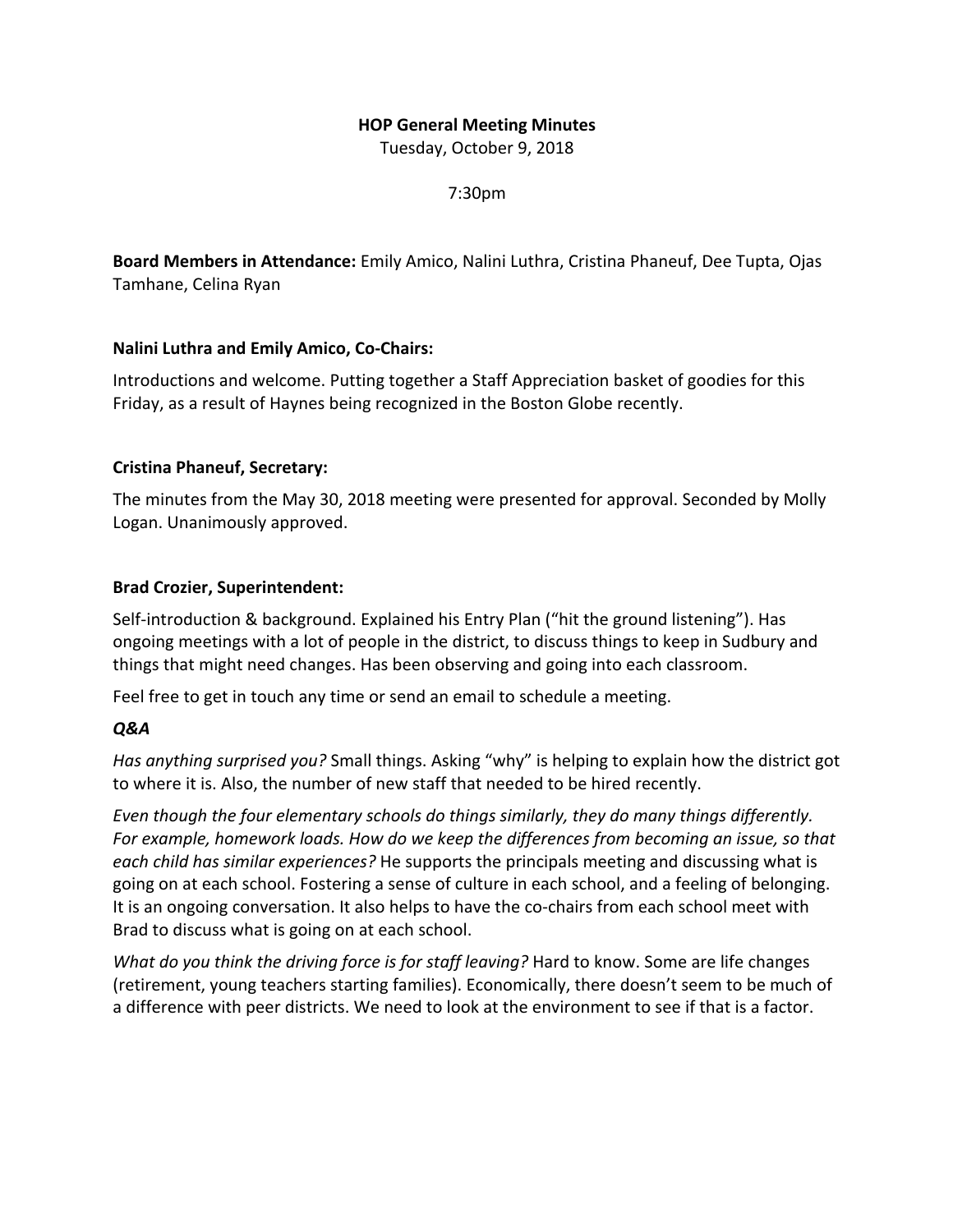# **Jeff LaBroad, Principal:**

Continued focus on Entry Plan. Next principal coffee is the first Friday in November (Nov  $2^{nd}$ ), and it will be a listening session to hear from parents. This year's theme is *Communication*. He wants to make sure families feel like they know what's going on at Haynes.

He has stepped back and listened and observed without making big changes. The Computer Lab has been converted into a Haynes Coaching Center. Literacy and Math Coaches provide intervention in that space, and also in-service for teachers. Also available space for the Technology District Specialist, Science District Specialists, and METCO coordinators. It's a good space for collaboration between teachers and classrooms. New mobile computers arriving soon, so they can be used in classrooms. Also moving away from every student at a computer at the same time.

Open House: snacks were great! Having it later in the year was problematic. Impressed by the turnout. Teachers did a great job preparing for and delivering their hopes and dreams for the students. Looking for feedback on the general format -- auditorium presentation, grade-wide presentation, and individual classroom visits.

# **Silvia Nersessian, SPS School Committee Haynes Liaison:**

Hoping to attend as many meetings as possible, to get to know Haynes. School Committee has worked on establishing goals for the year. Working on a new policy for the district that will take effect at the end of October, and will eventually be put up on the SPS website. It will be an interactive resource.

Looking at different options for new School Committee location, to come up with a proposal to present to the Board of Selectmen.

Also focusing on equity and consistency throughout the district. School Start Time committee is restarting.

Budget is also being looked at now.

#### **Ojas Tamhane, Treasurer:**

Starting Hayneswear shortly. Want to encourage teachers to submit their expenses. Also general reminders for volunteers to submit expenses. Jeff suggested HOP provide a list with the teacher/staff level and the amount available. It was previously at Sharon MacDonald's discretion.

#### **Fundraising Update (given by Nalini Luthra, per Colleen Whalen and Stacy Munroe):**

Sold Haynes water bottles, and will be ordering double the amount for anyone who was not able to get their order in on time. Almost reached the same donation amount for Directories as last year.